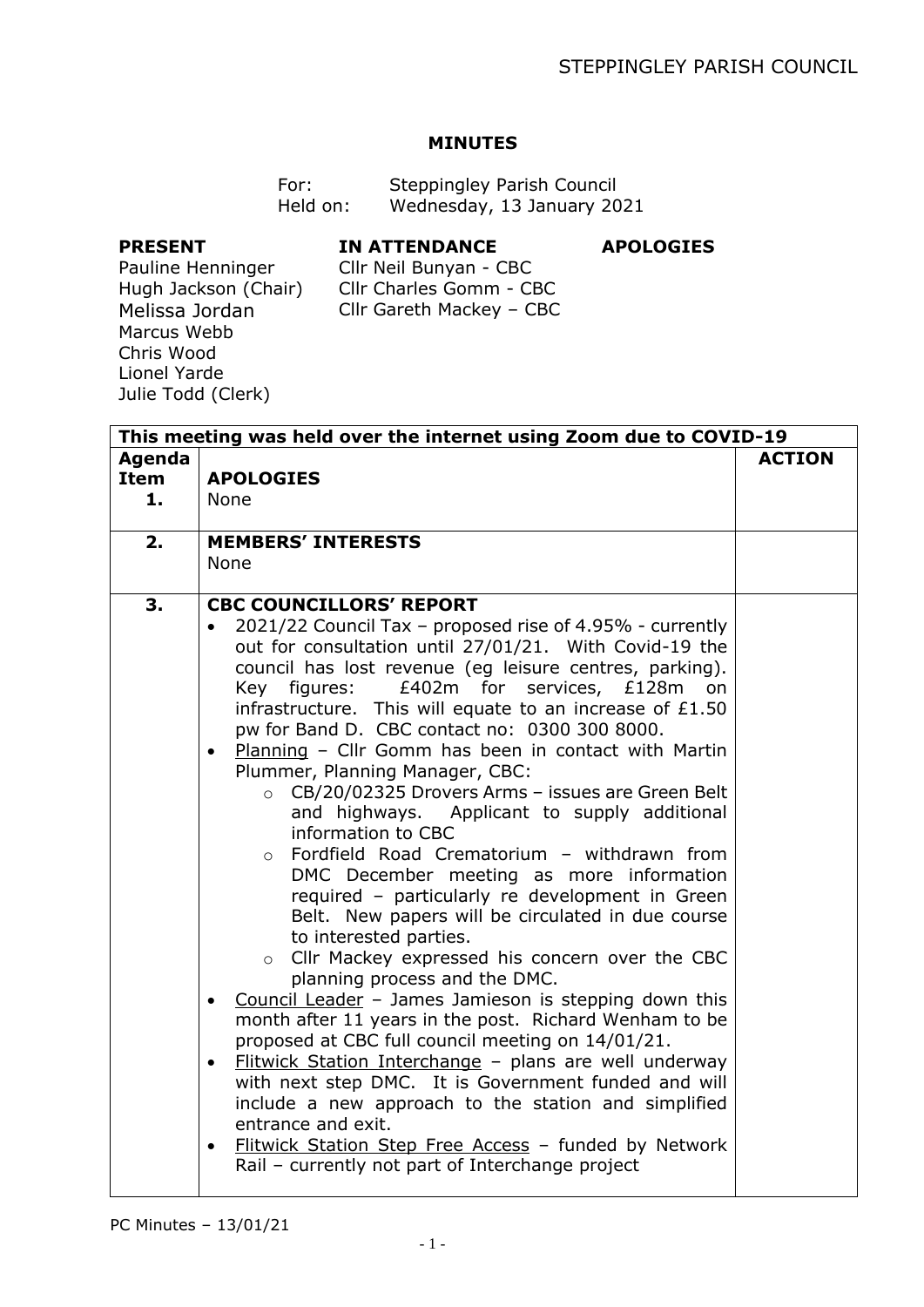|    | Flitwick Road Closure - to be closed for 12 days for<br>investigation work by Anglian Water. Concern was<br>expressed on the effect this will have on Beechcroft -<br>proposed diversion route is very lengthy.<br>Discussion<br>followed re maximising closure by repairing potholes and<br>carrying out maintenance. Cllr Wood had emailed Paul<br>Salmon, CBC Highways suggesting this however had not<br>had a reply. Cllr Mackey agreed to contact Simon Barnes<br>and Gareth Hughes of CBC Highways.<br>Councillor Award Grants - will continue in 2021/22 with<br>$\bullet$<br>each CBC councillor having a budget of £2,000.<br>Hedge and Tree Planting Initiative - includes fruit trees | <b>GM</b>       |
|----|---------------------------------------------------------------------------------------------------------------------------------------------------------------------------------------------------------------------------------------------------------------------------------------------------------------------------------------------------------------------------------------------------------------------------------------------------------------------------------------------------------------------------------------------------------------------------------------------------------------------------------------------------------------------------------------------------|-----------------|
|    | SPC councillors raised:<br>Fordfield Road Signage - needs to be changed to include<br>cycleway. The road sign on the reservoir side is in the<br>ditch. Cllr Yarde to action.<br>BOAT - emails from Michelle Flynn, CBC have been<br>$\bullet$<br>circulated. It is now closed for six months for remedial<br>work by CBC. There would be much opposition from the<br>off road community if it was downgraded. Off roaders are<br>possibly using Center Parcs land.                                                                                                                                                                                                                               | <b>LY</b><br>LY |
| 4. | MINUTES OF 19 NOVEMBER 2020 MEETING<br>One amendment - next meeting Wednesday, 13 January<br>2021. Approved and duly signed.                                                                                                                                                                                                                                                                                                                                                                                                                                                                                                                                                                      |                 |
| 5. | <b>MATTERS ARISING</b><br>To be covered in reports.                                                                                                                                                                                                                                                                                                                                                                                                                                                                                                                                                                                                                                               |                 |
| 6. | <b>REPORTS</b><br>a) Planning<br>See above re Drovers Arms and Fordfield Road<br>Crematorium.<br>Tree Work Applications - Park Farm Coach House and 21<br>Church End - no objections.                                                                                                                                                                                                                                                                                                                                                                                                                                                                                                             |                 |
|    | b) Highways<br>Cllr Wood attended a highways meeting with Flitwick Town<br>Council however there was no representative from CBC for<br>the second time. An email has been sent to CBC expressing<br>disappointment.                                                                                                                                                                                                                                                                                                                                                                                                                                                                               |                 |
|    | Speed Camera - Charlotte Dunham, CBC Highways has<br>advised putting the purchase of a speed camera on hold as<br>CBC will be conducting a district wide survey.<br>22 Church End Hedge - CBC started to cut this hedge back<br>and were stopped by resident who was very upset at no<br>consultation. It was agreed the SPC would adopt a policy of                                                                                                                                                                                                                                                                                                                                              |                 |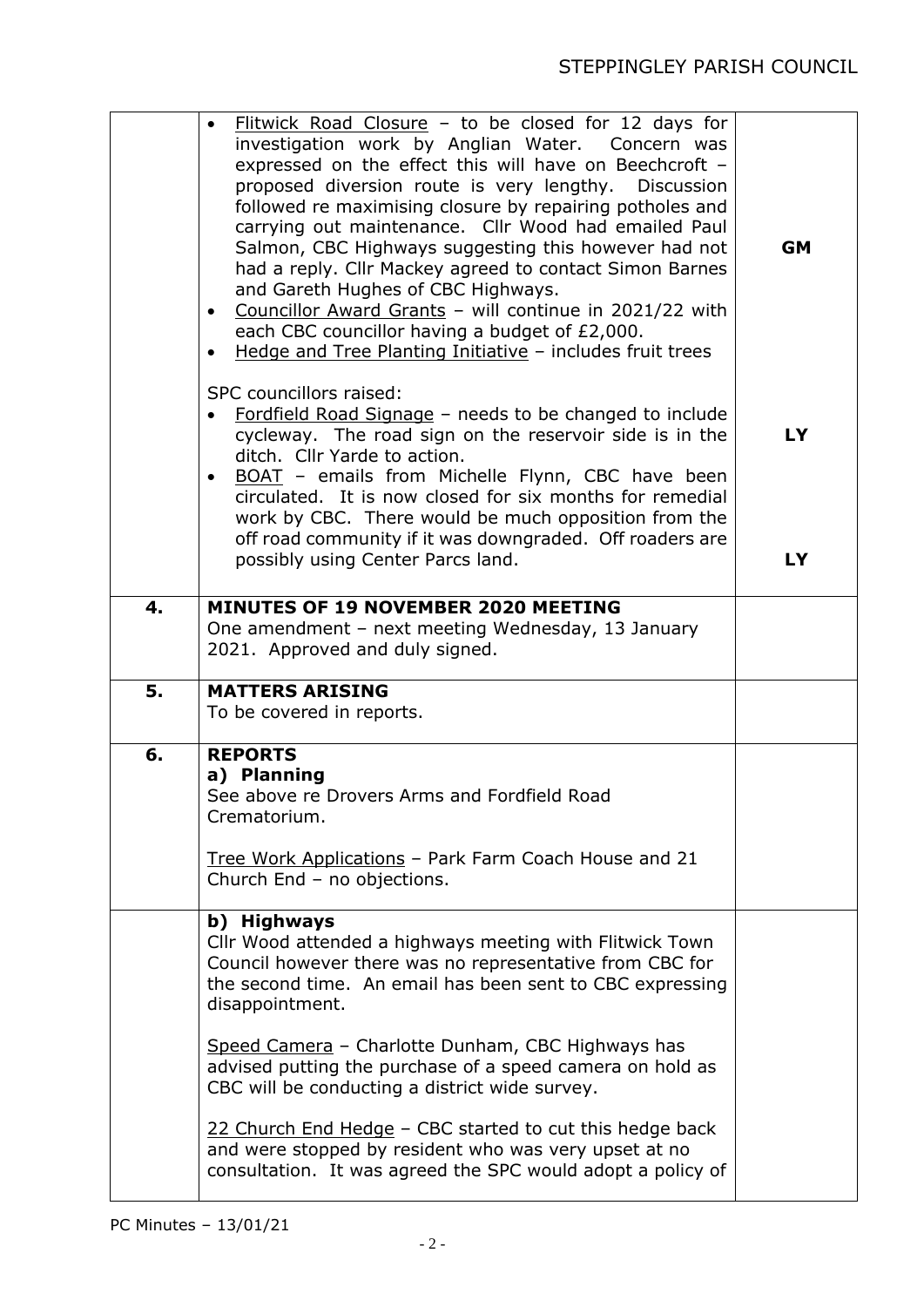| in the first instance approaching the home owner to discuss<br>possible solutions before reporting to CBC.                                                                                                                                                                                                                                     |              |
|------------------------------------------------------------------------------------------------------------------------------------------------------------------------------------------------------------------------------------------------------------------------------------------------------------------------------------------------|--------------|
| Rectory Road 6'6" Sign - currently obscured by overgrown<br>hedge.                                                                                                                                                                                                                                                                             | <b>CW</b>    |
| Road Markings - to make road look narrower as in<br>Meppershall - Cllr Wood to follow up with CBC.                                                                                                                                                                                                                                             | <b>CW</b>    |
| c) Footpaths, P3, Hedges, Trees & Conservation<br>Cllr Yarde reported:                                                                                                                                                                                                                                                                         |              |
| New Hedge by Rectory Road Bungalows - planted by Clirs<br>Henninger, Jackson, Wood and Yarde.                                                                                                                                                                                                                                                  |              |
| Bikers - there was a police present previous weekend and<br>there will be again next weekend. Six bikers were reported<br>- no feedback to date.                                                                                                                                                                                               |              |
| S106 Money - Cllr Yarde has emailed Siobhan Vincent, CBC<br>re whether there could be funding for footpath bridge. Cllr<br>Yarde to follow up.                                                                                                                                                                                                 | <b>LY</b>    |
| CBC Hedge and Tree Planting Initiative - Cllrs Jordan and<br>Yarde agreed to look into this scheme. Discussion re siting<br>six fruit trees in corner of recreation ground. It was agreed<br>Cllr Jordan would discuss with the SVA and Cllr Yarde with<br>the cricket club.                                                                   | LY/MJ        |
| d) SVA<br>Pavilion Electrical Work - email from Philip Williams,<br>11/01/21 circulated to councillors asking if SPC would pay<br>for a replacement emergency exit sign and EICR (total cost<br>$£336 + VAT$ ). It was agreed that SPC would pay the<br>invoices with reimbursement exc VAT by the SVA.                                        | <b>Clerk</b> |
| e) Recreation Ground<br>ROSPA Inspection - due to Covid-19 and the installation of<br>the new equipment no inspection was undertaken in 2020.<br>With all the equipment now installed, it was agreed to book<br>an inspection at a cost of $£236 + VAT$ .                                                                                      | <b>MW</b>    |
| Horses on Recreation Ground - the SVA raised the issue of<br>horses being tethered on the recreation ground near the<br>play equipment. Cllr Yarde confirmed that he had spoken<br>to The French Horn who have a hitching post in the car<br>park. It was agreed that the SVA should perhaps look into<br>putting signs by the play equipment. | <b>Clerk</b> |
| Noticeboard - SVA re going to site the new noticeboard by<br>the play equipment.                                                                                                                                                                                                                                                               |              |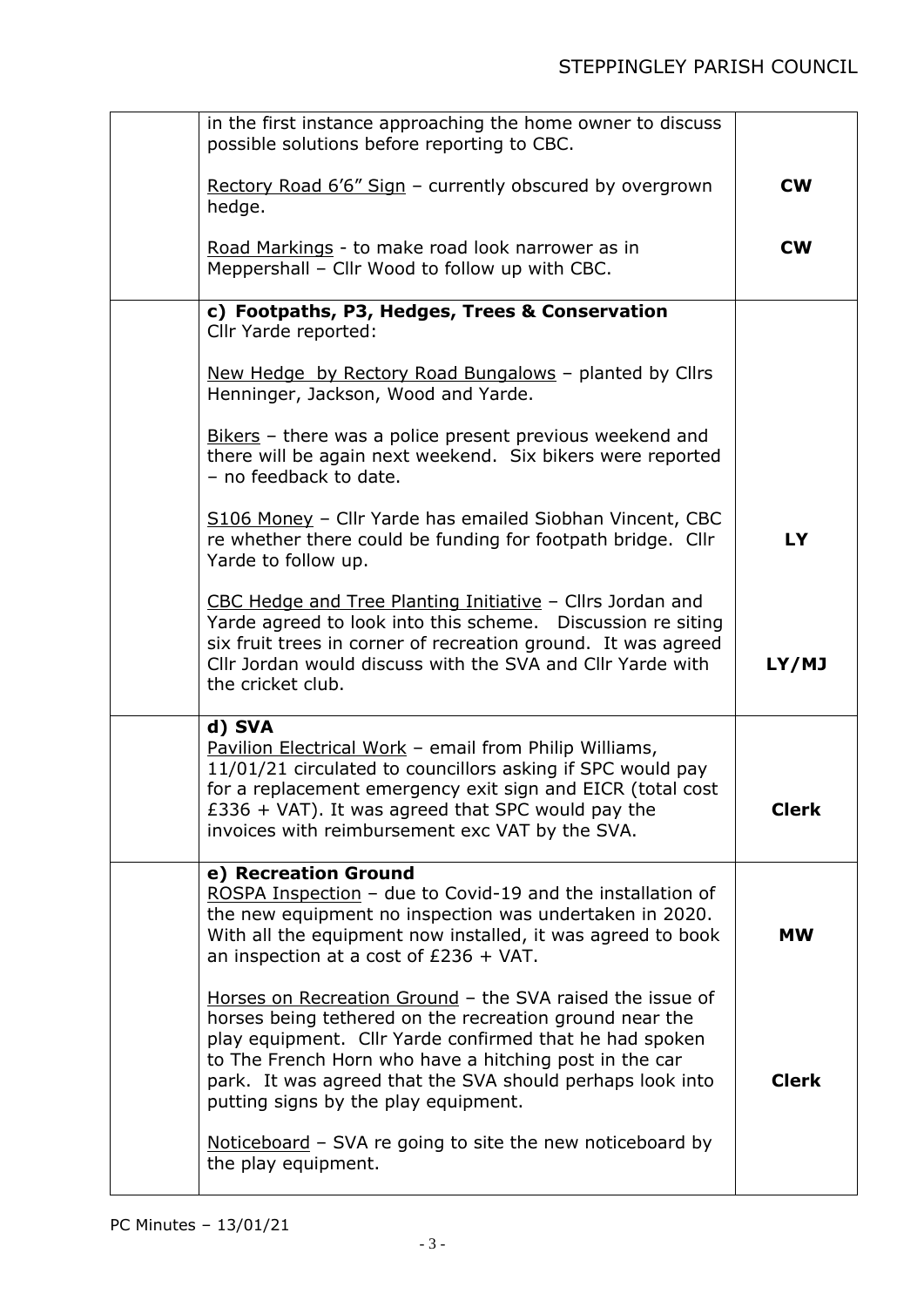|    | Cricket Club Fence - the SVA have agreed to pay one third<br>of the invoice for the new fence and it was unanimously<br>agreed SPC would do likewise. Cllr Yarde to ask the cricket<br>club for an invoice.                                                                                                                                                                                                                                                                                                                                                                                 | LY/Clerk     |
|----|---------------------------------------------------------------------------------------------------------------------------------------------------------------------------------------------------------------------------------------------------------------------------------------------------------------------------------------------------------------------------------------------------------------------------------------------------------------------------------------------------------------------------------------------------------------------------------------------|--------------|
|    | f) Steppingley Profile<br>Bus Shelter Book Shelves - Cllr Jordan to investigate<br>whether grant monies were available for new shelves -<br>possible Lottery/DCMS.                                                                                                                                                                                                                                                                                                                                                                                                                          | <b>MJ</b>    |
|    | g) Communications<br>Details of the Hedge and Tree Planting Initiative to be<br>circulated to the village.                                                                                                                                                                                                                                                                                                                                                                                                                                                                                  | <b>PH</b>    |
|    | h) Finance<br>Finance spreadsheet was circulated prior to the meeting.<br>Balances:<br>Current Account: £2,834.03<br>Reserve Account: £9,203.74<br>2021/22 Precept - for 2020/21:<br>£13,481<br>Income<br>Expenditure<br>£16,000 approx - play equipment<br>Overspend<br>£2,5000 approx<br>Reserves<br>$£9,000$ approx<br>It was agreed the main expenditure would be the speed<br>camera (approx. £4k) otherwise the budget figures would<br>remain the same. Cllr Jackson proposed a 2% increase<br>which was unanimously agreed. Precept £7,786 with a<br>Band D contribution of £74.87. | <b>Clerk</b> |
| 8. | <b>CORRESPONDENCE</b><br>Distributed by email.                                                                                                                                                                                                                                                                                                                                                                                                                                                                                                                                              |              |
| 9. | <b>ANY OTHER BUSINESS</b><br>Police Statistics - the three burnt out cars have not been<br>recorded in the monthly crime statistics.<br>St Lawrence's Church - plastering now completed.<br>American oak - Claire Wardle, CBC Countryside Officer to<br>make recommendations.<br>Deer Coursing – culprits apprehended but had to be<br>released as police did not respond                                                                                                                                                                                                                   |              |